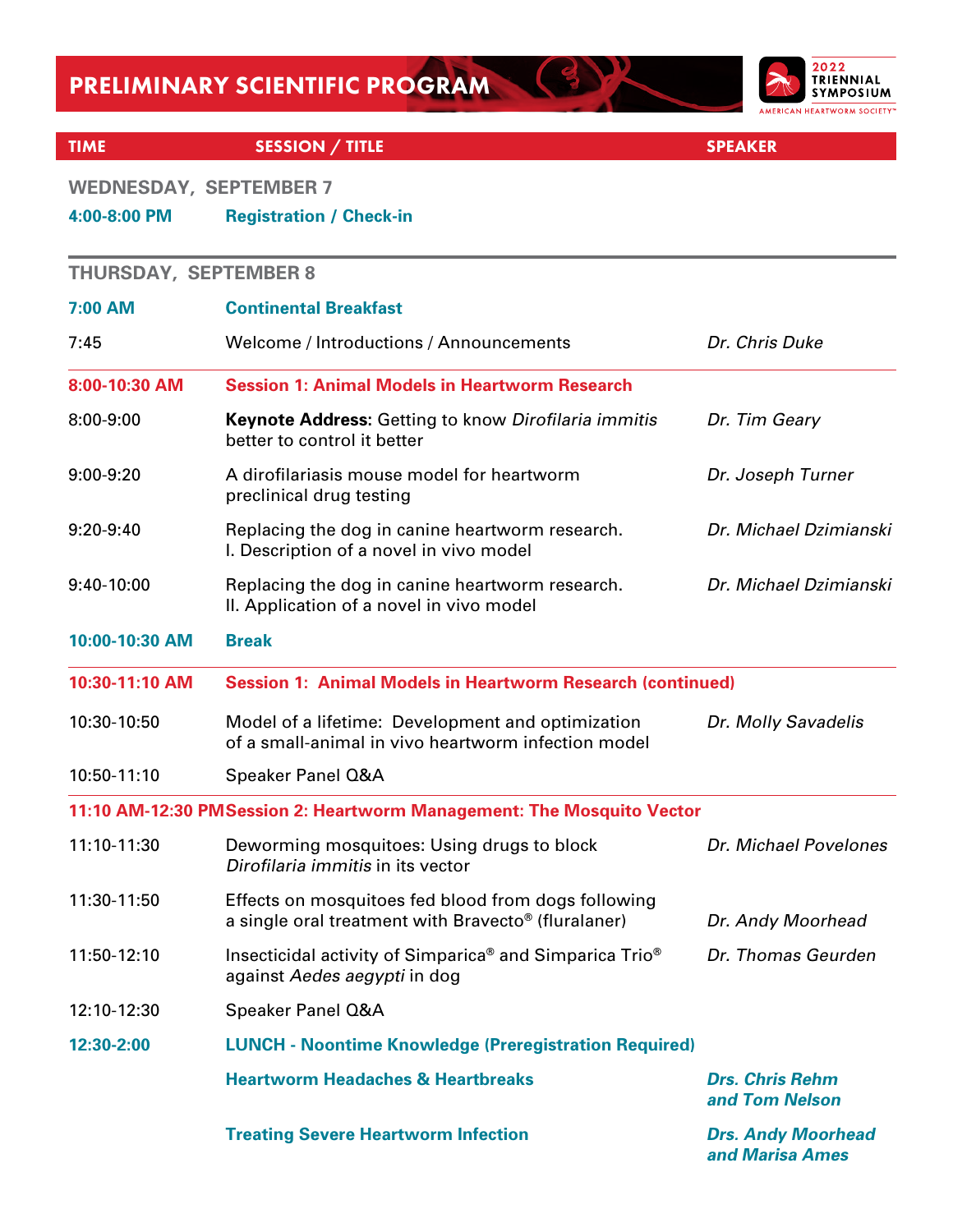

| <b>TIME</b>   | <b>SESSION / TITLE</b>                                                                        | <b>SPEAKER</b>     |
|---------------|-----------------------------------------------------------------------------------------------|--------------------|
| 2:00-3:00 PM  | <b>Session 3: Clinical Topics, Part I</b>                                                     |                    |
| $2:00-2:20$   | Echocardiographic findings and outcome in<br>small breed dogs with heartworm disease          | Dr. Imke Maerz     |
| $2:20-2:40$   | Feline heartworm disease and hypersensitivity to<br>environmental allergens: Is there a link? | Dr. Elena Carreton |
| $2:40-3:00$   | Speaker Panel Q&A                                                                             |                    |
| $3:00 - 7:30$ | <b>Open time - Free afternoon</b>                                                             |                    |
| 7:30-9:30     | <b>Opening Reception</b><br><b>Sponsored by Boehringer-Ingelheim</b>                          |                    |
|               | Boehringer<br>Ingelheim                                                                       |                    |

### **FRIDAY, SEPTEMBER 9**

ı

| 7:00 AM        | <b>Continental Breakfast</b>                                                                                                                                                                                                          |                           |  |
|----------------|---------------------------------------------------------------------------------------------------------------------------------------------------------------------------------------------------------------------------------------|---------------------------|--|
| 7:45 AM        | Welcome / Introductions / Announcements                                                                                                                                                                                               | Dr. Chris Duke            |  |
| 8:00-10:00 AM  | <b>Session 4: Heartworm Prevention</b>                                                                                                                                                                                                |                           |  |
| 8:00-8:20      | Evaluating moxidectin in the face of heartworm<br>resistance                                                                                                                                                                          | Dr. Molly Savadelis       |  |
| $8:20-8:40$    | Microfilaricidal and adulticidal effects of Simparica<br>Trio <sup>®</sup> in experimentally induced heartworm<br>infections: A safety study                                                                                          | Dr. Jessica Rodriguez     |  |
| 8:40-9:00      | Comparative preventive efficacy of ProHeart <sup>®</sup> 12,<br>Heartgard® Plus and Interceptor® Plus against a<br>macrocyclic lactone-resistant strain (JYD-34) of<br>heartworm in dogs                                              | Dr. Susan Holzmer         |  |
| $9:00-9:20$    | Preventive efficacy of oral moxidectin, Simparica<br>Trio <sup>®</sup> , Heartgard <sup>®</sup> Plus and Interceptor <sup>®</sup> Plus against<br>macrocyclic lactone-resistant strains of heartworm<br>(Dirofilaria immitis) in dogs | Dr. Kristina Kryda        |  |
| 9:20-9:40      | Retrospective analyses of heartworm (Dirofilaria<br><i>immitis</i> ) and flea and tick prevention medication<br>compliance in veterinary practices in the US                                                                          | Dr. Kennedy<br>Mwacalimba |  |
| 9:40-10:00     | Speaker Panel Q&A                                                                                                                                                                                                                     |                           |  |
| 10:00-10:30 AM | <b>Break</b>                                                                                                                                                                                                                          |                           |  |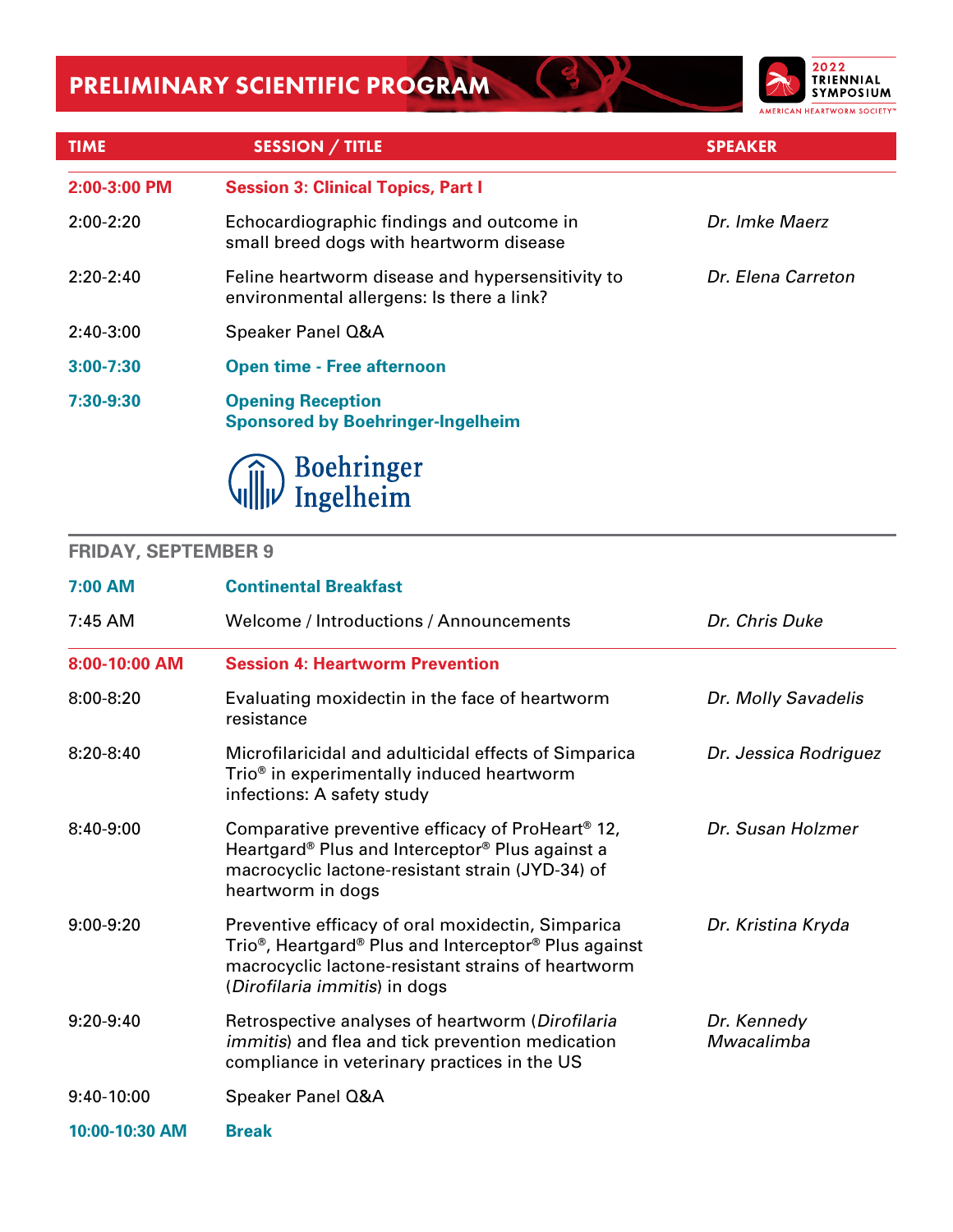

BK

| <b>TIME</b>    | <b>SESSION / TITLE</b>                                                                                                                                                                               | <b>SPEAKER</b>                               |
|----------------|------------------------------------------------------------------------------------------------------------------------------------------------------------------------------------------------------|----------------------------------------------|
|                |                                                                                                                                                                                                      |                                              |
|                | 10:30 AM-12:30 PMSession 5: Clinical Topics, Part II                                                                                                                                                 |                                              |
| 10:30-10:50    | Pulmonary parenchymal disease                                                                                                                                                                        | Dr. Steve Jones                              |
| 10:50-11:10    | Usefulness of NT-proBNP in dogs with heartworm:<br>Could this biomarker be useful to evaluate pulmonary<br>hypertension?                                                                             | Dr. Elena Carreton                           |
| 11:10-11:30    | Serological biomarkers (serum acute phase proteins,<br>adiponectin and endothelin-1) for the evaluation of<br>pulmonary hypertension in dogs with heartworm<br>before and after adulticide treatment | Dr. Elena Carreton                           |
| 11:30-11:50    | Angiotensin-converting enzyme 2 in dogs with<br>Dirofilaria immitis                                                                                                                                  | Dr. Darcy Adin                               |
| 11:50-12:10    | Point of care ultrasound (POCUS) in dogs with<br>heartworm infection                                                                                                                                 | Dr. Marisa Ames                              |
| 12:10-12:30    | Q&A for the Clinicians                                                                                                                                                                               |                                              |
| 12:30-2:00     | <b>LUNCH - Noontime Knowledge (Preregistration Required)</b>                                                                                                                                         |                                              |
|                | Heartworm disease in the shelter and rescue setting                                                                                                                                                  | <b>Drs. Angele Bice</b><br>and Brian DiGangi |
| 2:00-3:00 PM   | <b>Session 5: Heartworm Diagnosis</b>                                                                                                                                                                |                                              |
| 2:00-2:20      | Temporal patterns of Dirofilaria immitis-derived<br>microRNA populations in serum of experimentally<br>infected dogs in the search for novel diagnostic<br>biomarkers                                | Dr. Guilherme<br>Gomes Verocai               |
| 2:20-2:40      | Droplet digital PCR as a tool to detect resistant<br>isolates of Dirofilaria immitis                                                                                                                 | Dr. Sohini Kumar                             |
| 2:40-3:00      | Probe-based qPCR as an alternative to Knott's test<br>when screening dogs for heartworm infection in<br>combination with antigen detection tests                                                     | Dr. Guilherme<br>Gomes Verocai               |
| 3:00-3:30 PM   | <b>Break</b>                                                                                                                                                                                         |                                              |
| 3:30 - 5:40 PM | <b>Session 5: Heartworm Diagnosis (continued)</b>                                                                                                                                                    |                                              |
| 3:30-3:50      | Assessing the field performance of a cell-phone<br>based video-microscope for diagnosing heartworm<br>infection in dogs                                                                              | Dr. Caroline Sobotyk<br>de Oliveira          |
| $3:50-4:10$    | Evaluation of urine for Dirofilaria immitis antigen<br>detection in dogs                                                                                                                             | Dr. Meriam Saleh                             |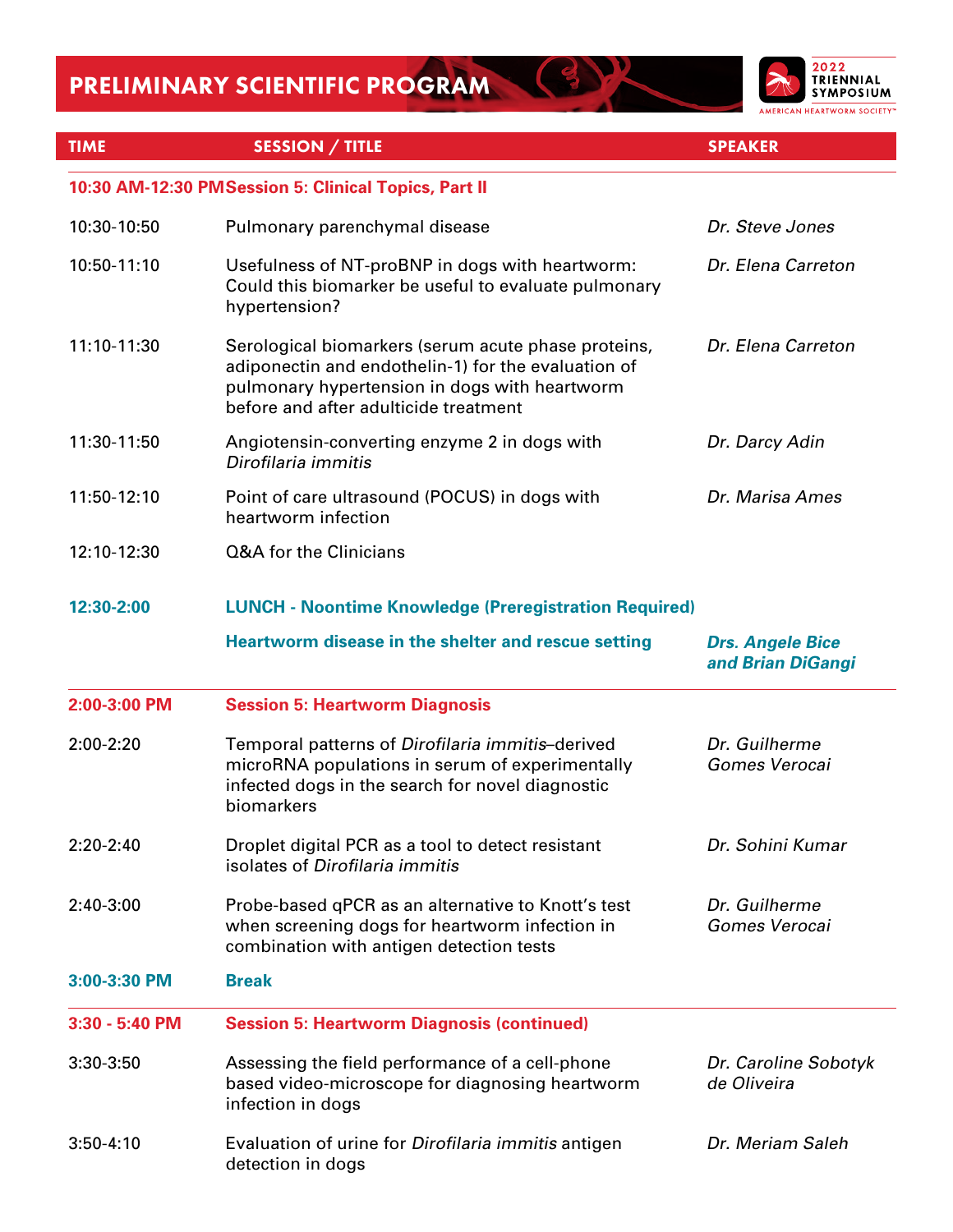

| <b>TIME</b>   | <b>SESSION / TITLE</b>                                                                                                                                                                                          | <b>SPEAKER</b>     |
|---------------|-----------------------------------------------------------------------------------------------------------------------------------------------------------------------------------------------------------------|--------------------|
| 4:10-4:30     | Increasing temperature denatures canine IgG<br>reducing its ability to inhibit heartworm antigen<br>detection                                                                                                   | Dr. Jeff Gruntmeir |
| $4:30-4:50$   | No antigen cross-reactivity before or after heat<br>treatment in heartworm-negative dogs infected by<br>intestinal parasites, Acanthocheilonema reconditum,<br>and the dermal filariid Cercopithifilaria bainae | Dr. Jeff Gruntmeir |
| 4:50-5:20     | Feline heartworm diagnosis                                                                                                                                                                                      | Dr. Tom Nelson     |
| $5:20-5:40$   | Speaker Panel Q&A                                                                                                                                                                                               |                    |
| $5:40 - 6:45$ | <b>Poster Session</b>                                                                                                                                                                                           |                    |

### **SATURDAY, SEPTEMBER 10**

| 7:00 AM        | <b>Continental Breakfast</b>                                                                                                                                                                                                                       |                                        |  |
|----------------|----------------------------------------------------------------------------------------------------------------------------------------------------------------------------------------------------------------------------------------------------|----------------------------------------|--|
| 7:45 - 8:00 AM | Welcome / Introductions / Announcements                                                                                                                                                                                                            | Dr. Chris Duke                         |  |
| 8:00-10:00 AM  | <b>Session 6: Wolbachia and Doxycycline</b>                                                                                                                                                                                                        |                                        |  |
| 8:00-8:20      | Short-course azaquinazoline anti-Wolbachia drugs for<br>heartworm: Once-monthly dose prophylaxis<br>proof-of-concept in rodent infection models                                                                                                    | Dr. Joseph Turner                      |  |
| $8:20-8:40$    | Inability of Dirofilaria immitis infective larvae from<br>mosquitoes fed on microfilaremic dogs during low-<br>dose and short-treatment regimen doxycycline plus<br>ivermectin treatment to complete normal development<br>in heartworm naive dogs | Dr. John McCall                        |  |
| 8:40-9:00      | Long-term evaluation of viability of microfilariae<br>and IV transplanted adult Dirofilaria immitis in<br>microfilaremic dogs treated with low-dose, short and<br>long regimens of doxycycline and ivermectin                                      | Dr. John McCall                        |  |
| $9:00-9:20$    | Preview: Doxycycline dosage study                                                                                                                                                                                                                  | Dr. Tom Nelson                         |  |
| $9:20-9:40$    | Brazil doxycycline & Wolbachia study                                                                                                                                                                                                               | Drs. Doug Carithers<br>and John McCall |  |
| 9:40-10:00     | Speaker Panel Q&A                                                                                                                                                                                                                                  |                                        |  |
| 10:00-10:30    | <b>Break</b>                                                                                                                                                                                                                                       |                                        |  |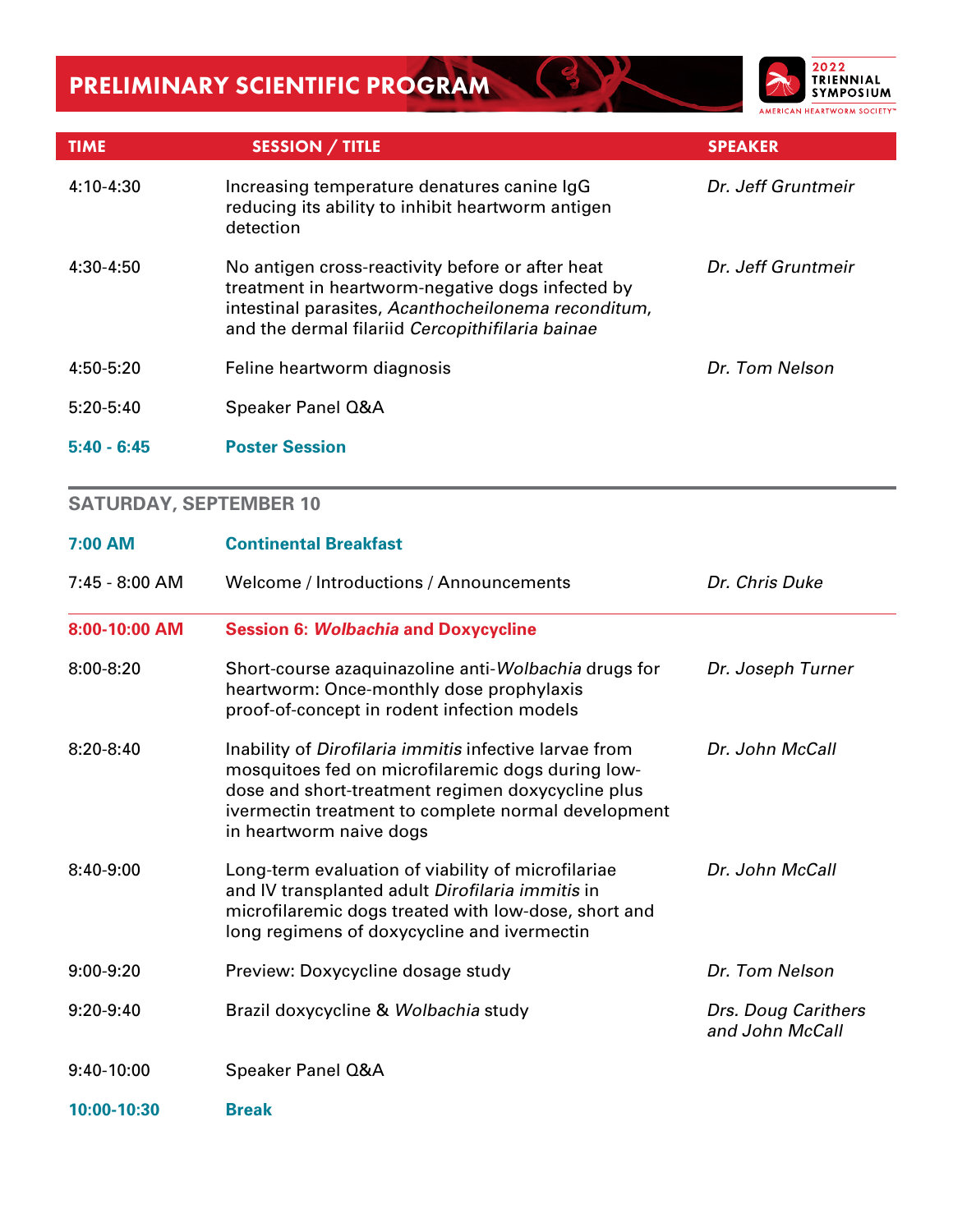

| <b>TIME</b>    | <b>SESSION / TITLE</b>                                                                                                                                   | <b>SPEAKER</b>                |
|----------------|----------------------------------------------------------------------------------------------------------------------------------------------------------|-------------------------------|
| 10:30-11:45 AM | <b>Session 7: Cellular Basis of Heartworm Disease</b>                                                                                                    |                               |
| 10:30-10:50    | Single-cell perspectives on anthelmintic action and<br>filarial antigens                                                                                 | Dr. Mostafa Zamanian          |
| 10:50-11:10    | Influence of Dirofilaria immitis somatic extract in<br>canine vascular endothelium and perivascular<br>smooth muscle: Proteomic study using LC-MS/MS     | Dr. Rodrigo Morchon<br>Garcia |
| 11:10-11:30    | Study of angiogenic process in an in-vivo model of<br>endothelial cells stimulated with Dirofilaria<br>excretory/secretory antigens and cuticle proteins | Dr. Rodrigo Morchon<br>Garcia |
| 11:30-11:45    | Speaker Panel Q&A                                                                                                                                        |                               |
| 11:45-1:30 PM  | <b>Luncheon and Business Meeting</b><br><b>Luncheon sponsored by Merck</b>                                                                               |                               |
|                | <b>MERCK</b><br><b>Animal Health</b>                                                                                                                     |                               |
| 1:30-4:30 PM   | <b>Session 8: Clinical Topics, Part III</b>                                                                                                              |                               |
| 1:30-1:50      | Evaluation of renal values during treatment for<br>heartworm disease in 27 client-owned dogs                                                             | Dr. Allison Meindl            |
| 1:50-2:40      | Anesthesia for dogs with heartworm disease                                                                                                               | Dr. Jane Quandt               |
| 2:40-3:00      | Management and outcome of intracardiac<br>heartworms in dogs                                                                                             | Dr. Jorge Vila                |
| 3:00-3:30 PM   | <b>Break</b>                                                                                                                                             |                               |
| 3:30-4:00      | Interpretation of the right heart of thoracic radiographs                                                                                                | Dr. Marisa Ames               |
| 4:00-4:30      | Speaker Panel Q&A                                                                                                                                        |                               |
|                |                                                                                                                                                          |                               |

#### **SUNDAY, SEPTEMBER 11**

| 7:00 AM       | <b>Continental Breakfast</b>                                             |                 |
|---------------|--------------------------------------------------------------------------|-----------------|
| 7:45-8:00 AM  | Welcome / Introductions / Announcements                                  | Dr. Chris Duke  |
| 8:00-10:00 AM | Session 9: Heartworm Management in Shelters, Zoos and Community Practice |                 |
| $8:00 - 8:20$ | Decision-making considerations for heartworm                             | Dr. Uri Donnett |